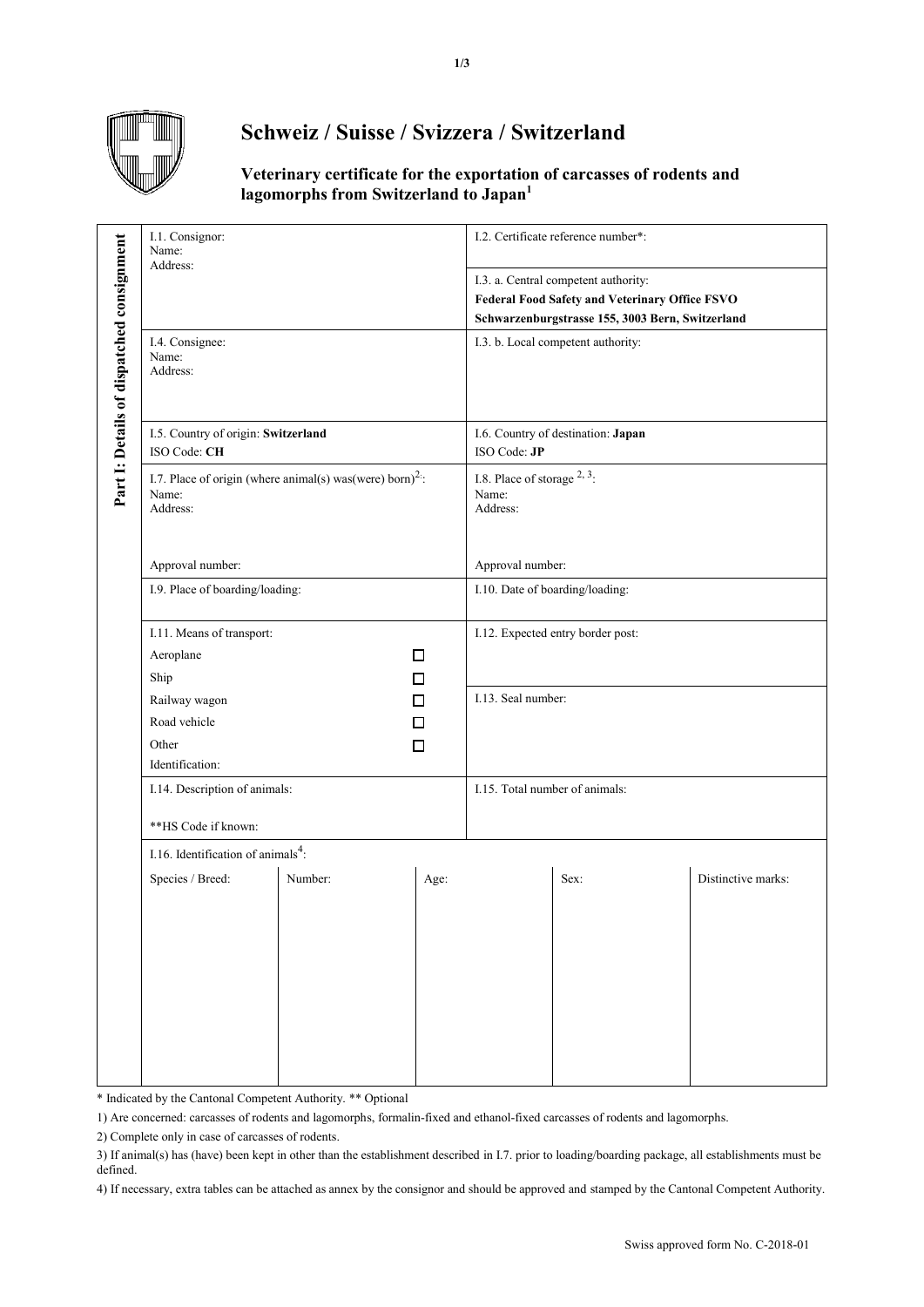| <b>Switzerland</b>                                                                                                                                                                                                                                                                                                                                                                                                                                              |                                                                                                                                                                                                                                                                                                                        | <b>Carcasses of rodents and lagomorphs</b>                                                                                                                                                                                                                                                                 |  |  |  |  |
|-----------------------------------------------------------------------------------------------------------------------------------------------------------------------------------------------------------------------------------------------------------------------------------------------------------------------------------------------------------------------------------------------------------------------------------------------------------------|------------------------------------------------------------------------------------------------------------------------------------------------------------------------------------------------------------------------------------------------------------------------------------------------------------------------|------------------------------------------------------------------------------------------------------------------------------------------------------------------------------------------------------------------------------------------------------------------------------------------------------------|--|--|--|--|
| <b>II. Sanitary information</b>                                                                                                                                                                                                                                                                                                                                                                                                                                 |                                                                                                                                                                                                                                                                                                                        | I.2. Certificate reference No*:                                                                                                                                                                                                                                                                            |  |  |  |  |
| I, the undersigned Officer, certify that the animal(s) described above meet(s) the following requirements:<br>(Check the appropriate box)                                                                                                                                                                                                                                                                                                                       |                                                                                                                                                                                                                                                                                                                        |                                                                                                                                                                                                                                                                                                            |  |  |  |  |
| Carcasses of rodents<br>O                                                                                                                                                                                                                                                                                                                                                                                                                                       |                                                                                                                                                                                                                                                                                                                        | O<br>Carcasses of lagomorphs (Ochotona spp.)                                                                                                                                                                                                                                                               |  |  |  |  |
| The animal(s) has/have been kept since birth in a storage facility<br>where infectious diseases* designated in the below have not<br>been confirmed for the past 12 months (This storage facility is<br>meeting the standards** defined by the Minister of Health,<br>Labour and Welfare of Japan).                                                                                                                                                             |                                                                                                                                                                                                                                                                                                                        | 1. The animal(s) has/have been kept for the past 12 months or<br>since birth in a storage facility where tularemia has not been<br>reported for the past 12 months.<br>2. The animal(s) has/have been disinfected for lxodes (ticks).<br>3. The animal(s) has/have been kept for the past 15 days or since |  |  |  |  |
| * "disease" in relation to rodents means :                                                                                                                                                                                                                                                                                                                                                                                                                      |                                                                                                                                                                                                                                                                                                                        | birth in a quarantine facility.                                                                                                                                                                                                                                                                            |  |  |  |  |
| syndrome,<br>and leptospirosis                                                                                                                                                                                                                                                                                                                                                                                                                                  | Plague(pest), monkeypox, hemorrhagic fever with renal<br>hantavirus pulmonary syndrome, tularemia,                                                                                                                                                                                                                     |                                                                                                                                                                                                                                                                                                            |  |  |  |  |
| ** "standards" in relation to rodents means:                                                                                                                                                                                                                                                                                                                                                                                                                    |                                                                                                                                                                                                                                                                                                                        |                                                                                                                                                                                                                                                                                                            |  |  |  |  |
| to prevent the intrusion of animals from outside.                                                                                                                                                                                                                                                                                                                                                                                                               | 1. The construction of the facility must be appropriate in order                                                                                                                                                                                                                                                       |                                                                                                                                                                                                                                                                                                            |  |  |  |  |
| implemented.                                                                                                                                                                                                                                                                                                                                                                                                                                                    | 2. Sanitary controls, such as disinfection, must be periodically                                                                                                                                                                                                                                                       |                                                                                                                                                                                                                                                                                                            |  |  |  |  |
| prevent the outbreak of these infectious diseases.                                                                                                                                                                                                                                                                                                                                                                                                              | 3. No outbreak of plague (pest), rabies, monkeypox,<br>hemorrhagic fever with renal syndrome, hantavirus pulmonary<br>syndrome, tularemia, and leptospirosis has been clinically<br>reported in human beings and animals in the facility for the past<br>12 months, and necessary measures have been taken in order to |                                                                                                                                                                                                                                                                                                            |  |  |  |  |
|                                                                                                                                                                                                                                                                                                                                                                                                                                                                 | 4. The data regarding the sanitary and feeding control of animals<br>(including records of the introduction, breeding, death and<br>shipment of animals) must be recorded and be kept adequately.                                                                                                                      |                                                                                                                                                                                                                                                                                                            |  |  |  |  |
| O<br>Formalin-fixed or ethanol-fixed carcasses of Rodents and Lagomorphs                                                                                                                                                                                                                                                                                                                                                                                        |                                                                                                                                                                                                                                                                                                                        |                                                                                                                                                                                                                                                                                                            |  |  |  |  |
| 1. Permeated to center of carcass by either a formaldehyde solution (limited to those with a concentration of 3.5% by weight or<br>more) or an ethanol solution (limited to those with a concentration of 70% by weight or more) at the time of shipment.<br>2. Kept in airtight containers (with no risk of the infiltration of gases or microorganisms<br>under ordinary handling or storage<br>conditions) filled with the solution at the time of shipment. |                                                                                                                                                                                                                                                                                                                        |                                                                                                                                                                                                                                                                                                            |  |  |  |  |

**2/3**

\* Indicated by the Cantonal Competent Authority.